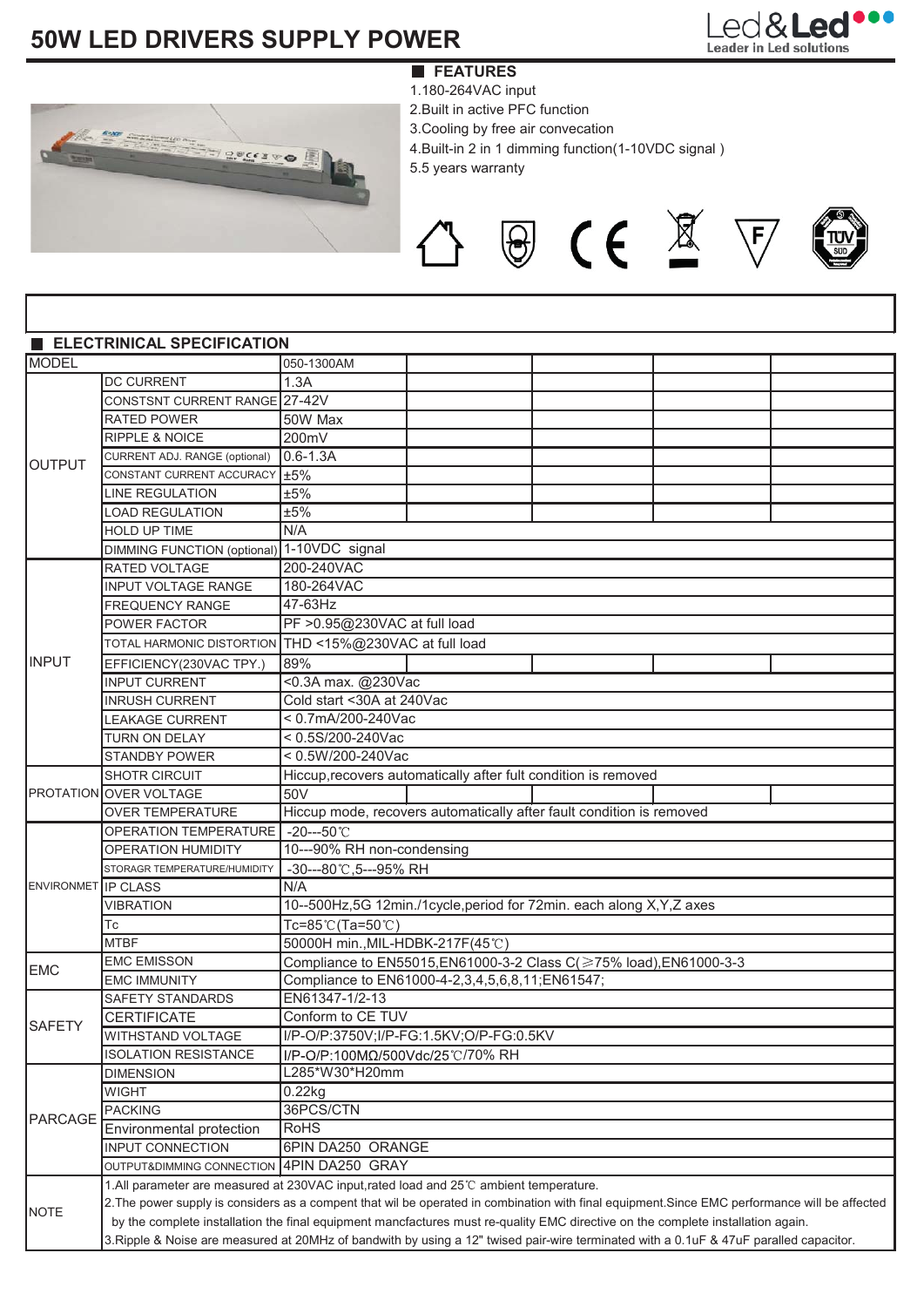## **50W LED DRIVERS SUPPLY POWER**



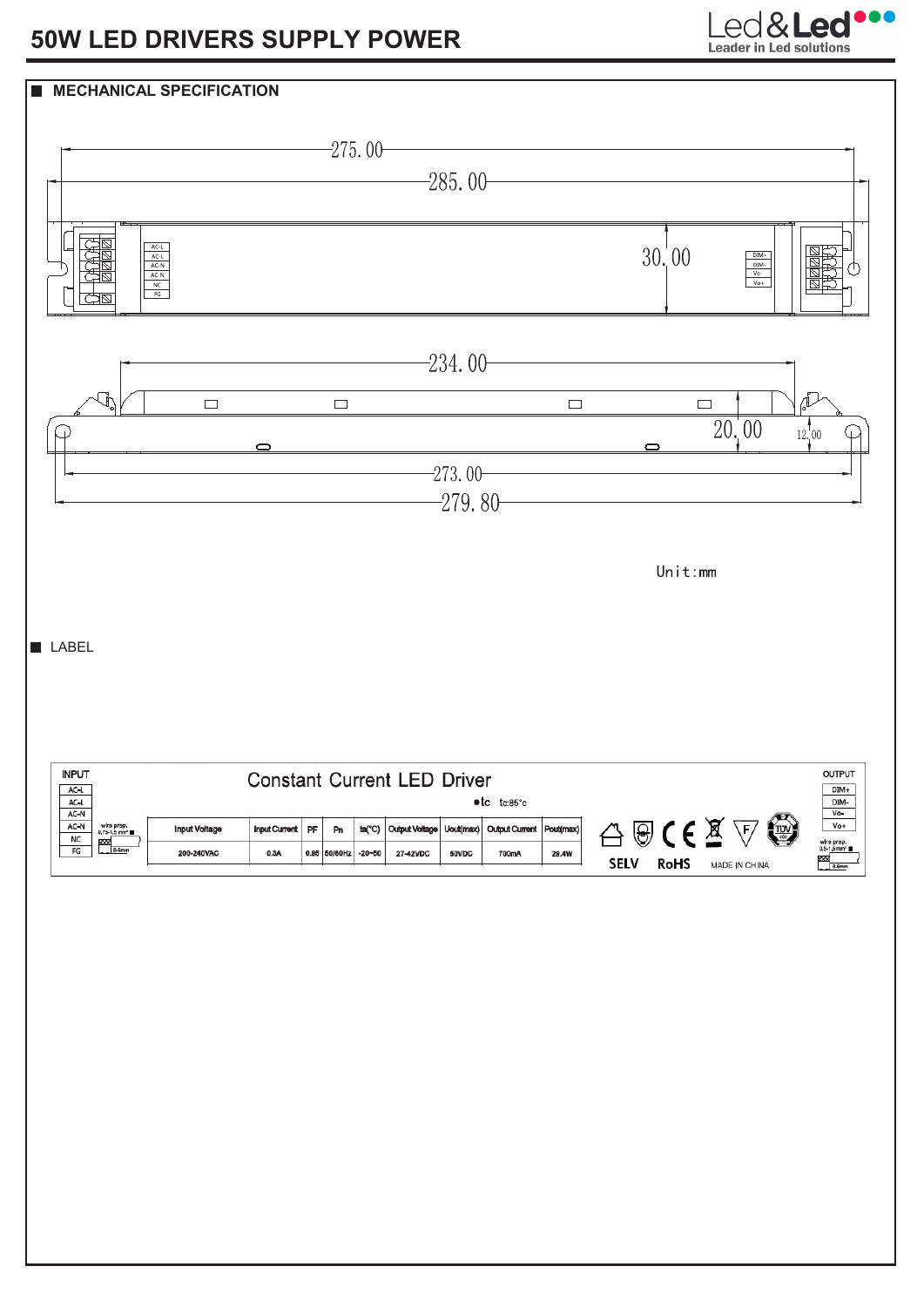

## **Dimming function**

### **1~10VDC signal dimming**

1-10VDC dimming funcition for output current adjustment (Typical)

| Dimming<br>value            | $J-1V$ | 1 <sub>V</sub> | 1V  | 2V  | 3V  | 4V  | 5V  | 6V  | 7V  | 8V  | 9V  | 10 <sub>v</sub> | <b>OPEN</b> |
|-----------------------------|--------|----------------|-----|-----|-----|-----|-----|-----|-----|-----|-----|-----------------|-------------|
| Percentage of rated current |        | 10%            | 10% | 20% | 30% | 40% | 50% | 60% | 70% | 80% | 90% | $95% -$<br>105% | ±5%         |

#### **Multi machine parallel synchronous dimming**

10 drivers(max.) synchronization. Maximum cable length between each units : 20 meters.

Please DO NOT connect "DIM-"to"Vo-" or "DIM+"to"Vo+".